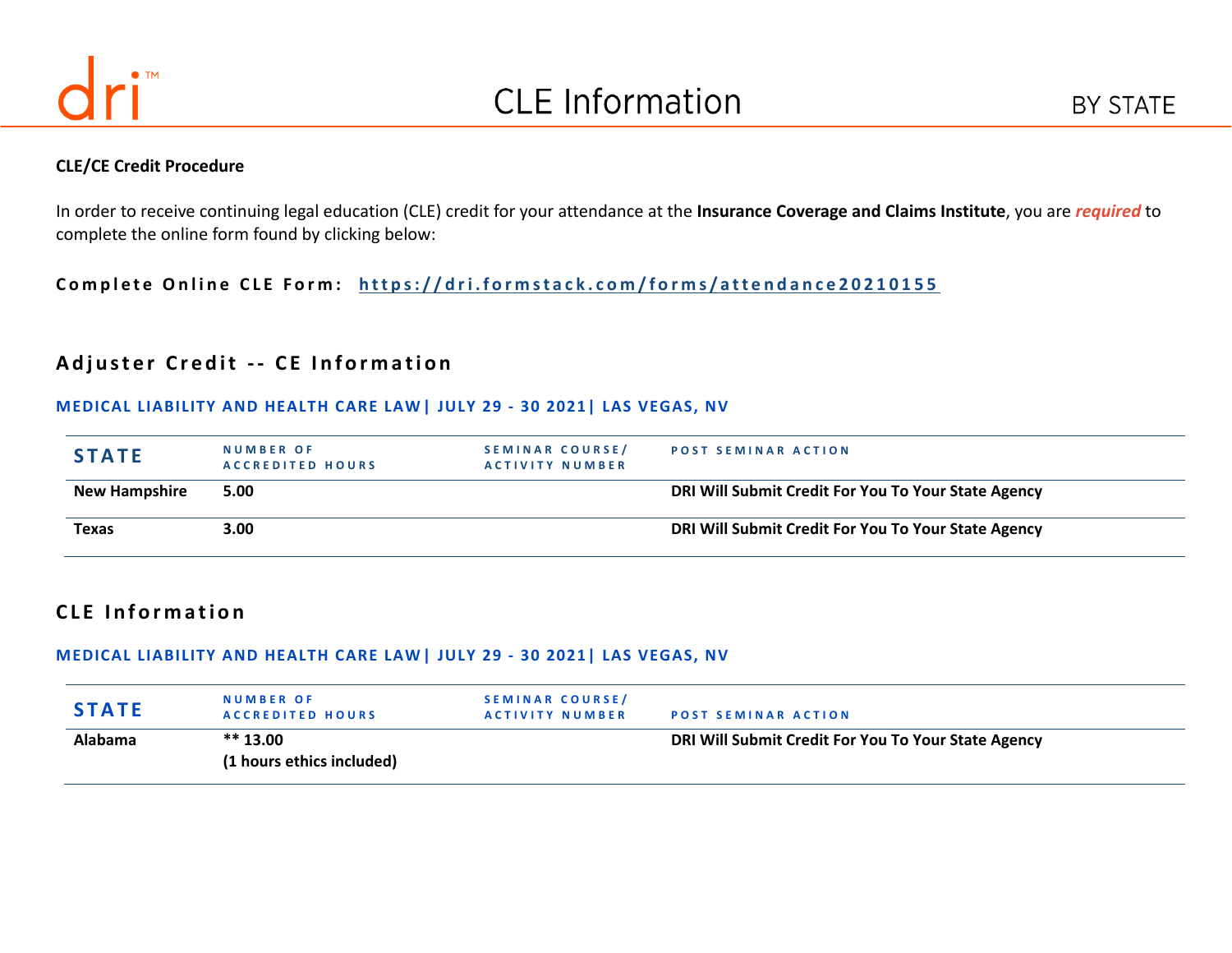| <b>STATE</b>       | <b>NUMBER OF</b><br><b>ACCREDITED HOURS</b>                                                                                                                                                                                                                                                                                | SEMINAR COURSE/<br><b>ACTIVITY NUMBER</b> | <b>POST SEMINAR ACTION</b>                             |
|--------------------|----------------------------------------------------------------------------------------------------------------------------------------------------------------------------------------------------------------------------------------------------------------------------------------------------------------------------|-------------------------------------------|--------------------------------------------------------|
| Alaska             | CLE programs which take place<br>outside of Alaska are not required<br>to be accredited by the Alaska Bar<br><b>Association. Alaska Bar members</b><br>may claim credit for attendance<br>at CLE programs offered in or<br>from other jurisdictions if the<br>program has been accredited by<br>another MCLE jurisdiction. |                                           | <b>Please Self-Submit Credits To Your State Agency</b> |
| Arizona            | Does not pre-approve CLE                                                                                                                                                                                                                                                                                                   |                                           | <b>Please Self-Submit Credits To Your State Agency</b> |
| <b>Arkansas</b>    | $***13.00$<br>(1 hours ethics included)                                                                                                                                                                                                                                                                                    |                                           | <b>Please Self-Submit Credits To Your State Agency</b> |
| California         | $***13.00$<br>(1 hour ethics included)<br>(1 hour elimination of bias<br>included)                                                                                                                                                                                                                                         |                                           | Please Keep The Certificate For Your Personal Records. |
| Colorado           | * Pending<br>(hours ethics included)                                                                                                                                                                                                                                                                                       |                                           | <b>Please Self-Submit Credits To Your State Agency</b> |
| <b>Connecticut</b> | $***13.00$<br>(1 hours ethics included)                                                                                                                                                                                                                                                                                    |                                           | <b>Please Self-Submit Credits To Your State Agency</b> |
| <b>Delaware</b>    | * Pending<br>(hours ethics included)                                                                                                                                                                                                                                                                                       |                                           | DRI Will Submit Credit For You To Your State Agency    |
| <b>Florida</b>     | $*15.50$<br>(1 hours ethics included)                                                                                                                                                                                                                                                                                      | 2105819N                                  | <b>Please Self-Submit Credits To Your State Agency</b> |

,我们也不能在这里的时候,我们也不能在这里的时候,我们也不能会在这里的时候,我们也不能会在这里的时候,我们也不能会在这里的时候,我们也不能会在这里的时候,我们也不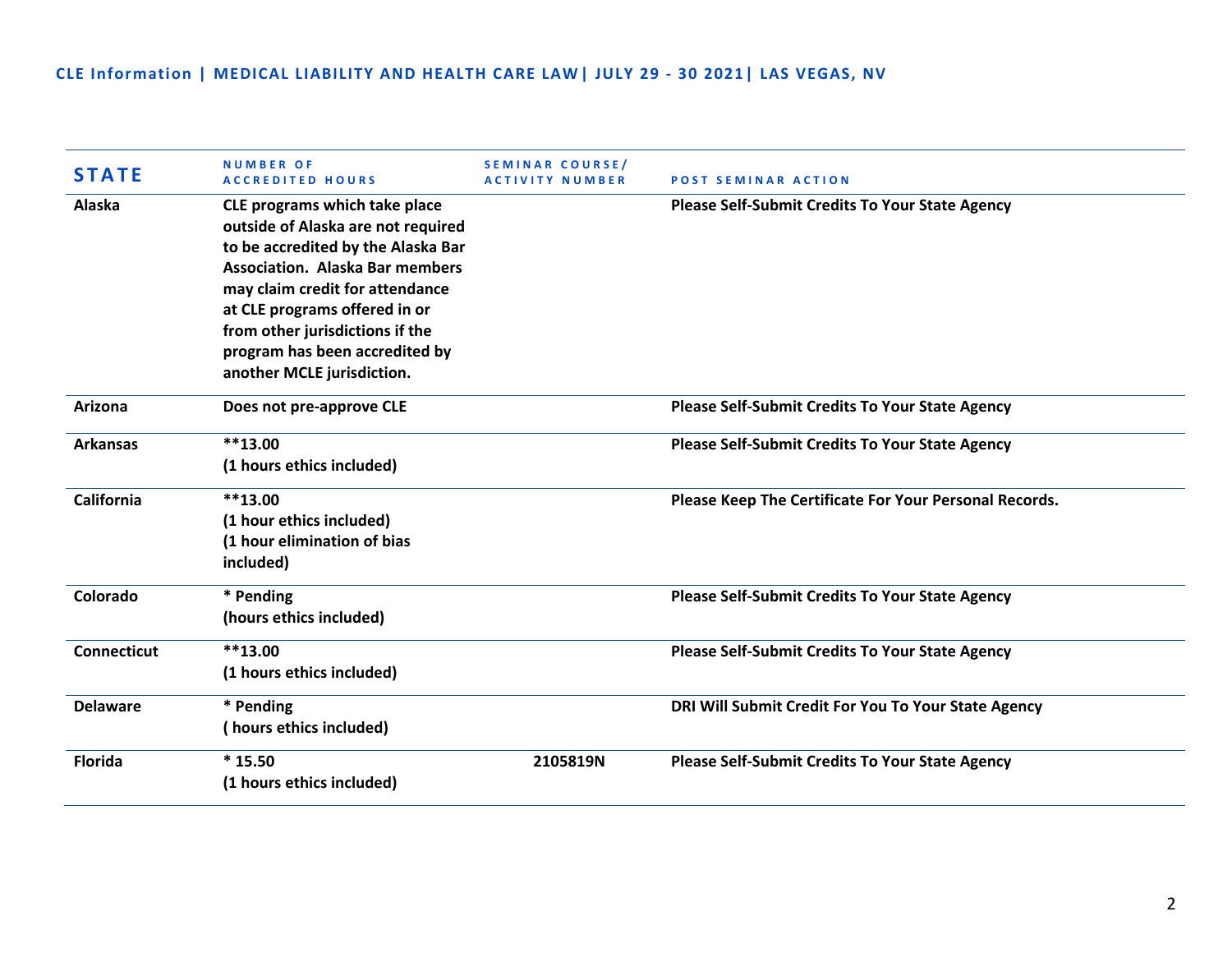| <b>STATE</b>       | <b>NUMBER OF</b><br><b>ACCREDITED HOURS</b> | SEMINAR COURSE/<br><b>ACTIVITY NUMBER</b> | <b>POST SEMINAR ACTION</b>                                                                                                    |
|--------------------|---------------------------------------------|-------------------------------------------|-------------------------------------------------------------------------------------------------------------------------------|
| Georgia            | $** 12.00$<br>(1 hours ethics included)     |                                           | <b>Please Self-Submit Credits To Your State Agency</b>                                                                        |
| Hawaii             | <b>DOES NOT Pre-APPROVE*</b>                |                                           | Attorneys will need to apply directly to the state. The fee for the<br>application is \$5.00 per credit hour. http://hsba.org |
| Idaho              | $*12.00$<br>(1 hours ethics included)       |                                           | DRI Will Submit Credit For You To Your State Agency                                                                           |
| <b>Illinois</b>    | **Pending<br>(hours ethics included)        |                                           | Please Keep The Certificate For Your Personal Records.                                                                        |
| Indiana            | $*13.00$<br>(1 hours ethics included)       |                                           | DRI Will Submit Credit For You To Your State Agency                                                                           |
| lowa               | $*12.00$<br>(1 hours ethics included)       | 366727                                    | <b>Please Self-Submit Credits To Your State Agency</b>                                                                        |
| <b>Kansas</b>      | $*15.50$<br>(1 hours ethics included)       |                                           | <b>Please Self-Submit Credits To Your State Agency</b>                                                                        |
| Kentucky           | $*13.00$<br>(1 hour ethics included)        | 233573                                    | <b>Please Self-Submit Credits To Your State Agency</b>                                                                        |
| Louisiana          | $*12.00$<br>(1 hours ethics included)       |                                           | DRI Will Submit Credit For You To Your State Agency                                                                           |
| <b>Maine</b>       | *Pending<br>(hour ethics included)          |                                           | <b>Please Self-Submit Credits To Your State Agency</b>                                                                        |
| <b>Minnesota</b>   | $*12.00$<br>(1 hours ethics included)       | 391658                                    | <b>Please Self-Submit Credits To Your State Agency</b>                                                                        |
| <b>Mississippi</b> | * Pending<br>(hours ethics included)        |                                           | <b>Please Self-Submit Credits To Your State Agency</b>                                                                        |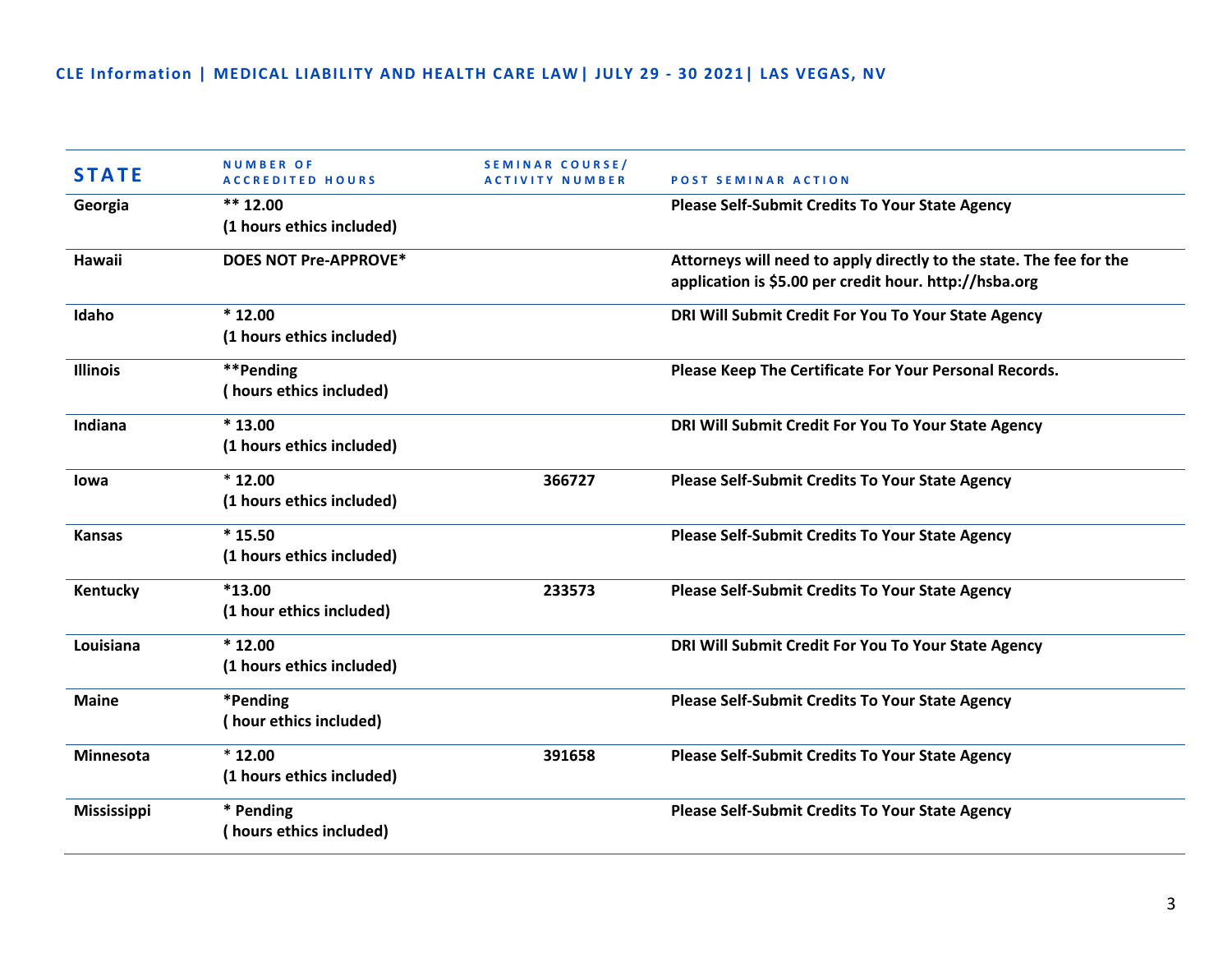| <b>STATE</b>         | <b>NUMBER OF</b><br><b>ACCREDITED HOURS</b>                                                                                                                                                                     | SEMINAR COURSE/<br><b>ACTIVITY NUMBER</b> | <b>POST SEMINAR ACTION</b>                             |
|----------------------|-----------------------------------------------------------------------------------------------------------------------------------------------------------------------------------------------------------------|-------------------------------------------|--------------------------------------------------------|
| <b>Missouri</b>      | $*15.60$<br>(1.2 hour ethics included)                                                                                                                                                                          | 680069                                    | <b>Please Self-Submit Credits To Your State Agency</b> |
| <b>Montana</b>       | $*13.00$<br>(1 hour ethics included)                                                                                                                                                                            |                                           | <b>Please Self-Submit Credits To Your State Agency</b> |
| <b>Nebraska</b>      | $*12.08$<br>(1 hours ethics included)                                                                                                                                                                           | 215013                                    | DRI Will Submit Credit For You To Your State Agency    |
| <b>Nevada</b>        | ** NV only grants credit after the<br>individual NV attorney has<br>submitted the General Certificate<br>of Attendance to the Nevada<br><b>Board of CLE.</b>                                                    |                                           | <b>Please Self-Submit Credits To Your State Agency</b> |
| <b>New Hampshire</b> | As of the new reporting year<br>starting July 1, 2014, attorneys<br>will be reporting their own<br>attendance to programs on a new<br>online system. There will no<br>longer be sponsor accreditation in<br>NH. |                                           | DRI Will Submit Credit For You To Your State Agency    |
| <b>New Jersey</b>    | $*15.60$<br>(1.2 hours ethics included)                                                                                                                                                                         |                                           | Please Keep The Certificate For Your Personal Records. |
| <b>New Mexico</b>    | $***13.00$<br>(1 hours ethics included)                                                                                                                                                                         |                                           | DRI Will Submit Credit For You To Your State Agency    |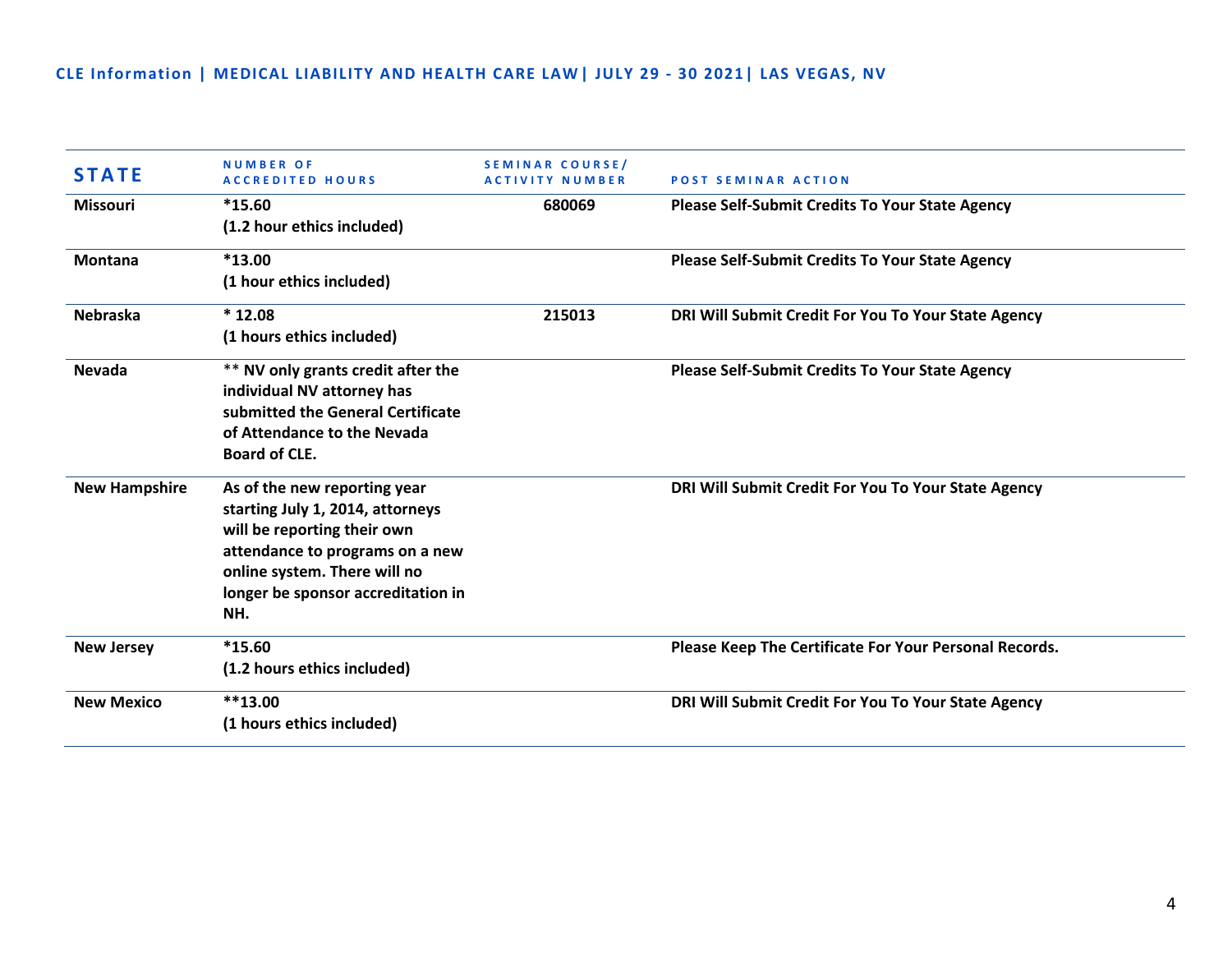| <b>STATE</b>          | <b>NUMBER OF</b><br><b>ACCREDITED HOURS</b>                                                                                                  | <b>SEMINAR COURSE/</b><br><b>ACTIVITY NUMBER</b> | <b>POST SEMINAR ACTION</b>                             |
|-----------------------|----------------------------------------------------------------------------------------------------------------------------------------------|--------------------------------------------------|--------------------------------------------------------|
| New York+             | *** 13.00<br>(1 hours ethics included)<br><b>Under NY's "Approved</b><br>Jurisdiction" Policy. California<br>being an Approved Jurisdiction. |                                                  | Please Keep The Certificate For Your Personal Records. |
| <b>North Carolina</b> | $*** 12.00$<br>(1 hour ethics included)                                                                                                      |                                                  | <b>Please Self-Submit Credits To Your State Agency</b> |
| <b>North Dakota</b>   | $*13.00$<br>(1 hour ethics included)                                                                                                         |                                                  | DRI Will Submit Credit For You To Your State Agency    |
| Ohio                  | $*13.00$<br>(1 hours professional conduct<br>included)                                                                                       |                                                  | DRI Will Submit Credit For You To Your State Agency    |
| <b>Oklahoma</b>       | * Pending<br>(hours ethics included)                                                                                                         |                                                  | DRI Will Submit Credit For You To Your State Agency    |
| Oregon                | * Pending<br>(hours ethics included)                                                                                                         |                                                  | DRI Will Submit Credit For You To Your State Agency    |
| Pennsylvania          | $*13.00$<br>(1 hours ethics included)                                                                                                        |                                                  | DRI Will Submit Credit For You To Your State Agency    |
| <b>Rhode Island</b>   | $*15.00$<br>(1 hours ethics included)                                                                                                        |                                                  | DRI Will Submit Credit For You To Your State Agency    |
| <b>South Carolina</b> | $*13.00$<br>(1 hours ethics included)                                                                                                        | 218400                                           | <b>Please Self-Submit Credits To Your State Agency</b> |
| <b>Tennessee</b>      | $*13.00$<br>(1 hours dual credit included)                                                                                                   | 285812                                           | DRI Will Submit Credit For You To Your State Agency    |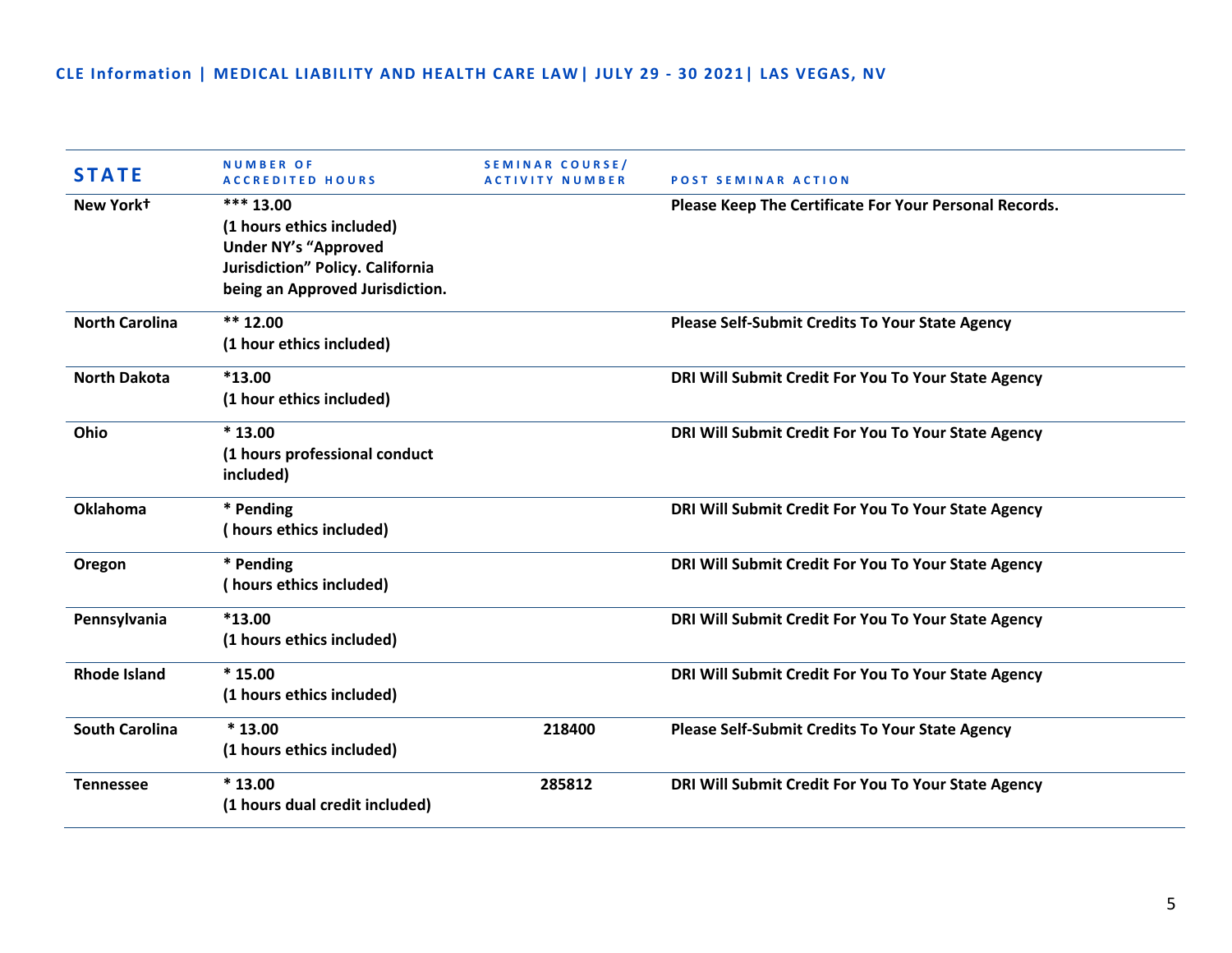| <b>STATE</b>            | <b>NUMBER OF</b><br><b>ACCREDITED HOURS</b> | <b>SEMINAR COURSE/</b><br>ACTIVITY NUMBER | <b>POST SEMINAR ACTION</b>                             |
|-------------------------|---------------------------------------------|-------------------------------------------|--------------------------------------------------------|
| <b>Texas</b>            | $** 13.00$                                  | 174129874                                 | DRI Will Submit Credit For You To Your State Agency    |
|                         | (1 hours ethics included)                   |                                           |                                                        |
| Utah                    | * Pending                                   |                                           | DRI Will Submit Credit For You To Your State Agency    |
|                         | (hours ethics included)                     |                                           |                                                        |
| Vermont                 | $**13.00$                                   |                                           | Please Keep The Certificate For Your Personal Records. |
|                         | (1 hours ethics included)                   |                                           |                                                        |
| Virginia                | * Pending                                   |                                           | <b>Please Self-Submit Credits To Your State Agency</b> |
|                         | (hours ethics included)                     |                                           |                                                        |
| Washington              | *Pending                                    |                                           | <b>Please Self-Submit Credits To Your State Agency</b> |
|                         | (hours ethics included)                     |                                           |                                                        |
| <b>West Virginia</b>    | $*15.60$                                    |                                           | DRI Will Submit Credit For You To Your State Agency    |
|                         | (1.2 hours ethics included)                 |                                           |                                                        |
| Wisconsin               | $*15.50$                                    |                                           | <b>Please Self-Submit Credits To Your State Agency</b> |
|                         | (1 hours ethics and professional            |                                           |                                                        |
|                         | responsibility included)                    |                                           |                                                        |
| Wyoming                 | $*12.00$                                    |                                           | <b>Please Self-Submit Credits To Your State Agency</b> |
|                         | (1 hours ethics included)                   |                                           |                                                        |
| <b>British Columbia</b> | *Pending                                    |                                           | <b>Please Self-Submit Credits To Your Province</b>     |
|                         | (hours ethics included)                     |                                           |                                                        |
| <b>f</b> Ontario        | *Pending                                    |                                           | <b>Please Self-Submit Credits To Your Province</b>     |